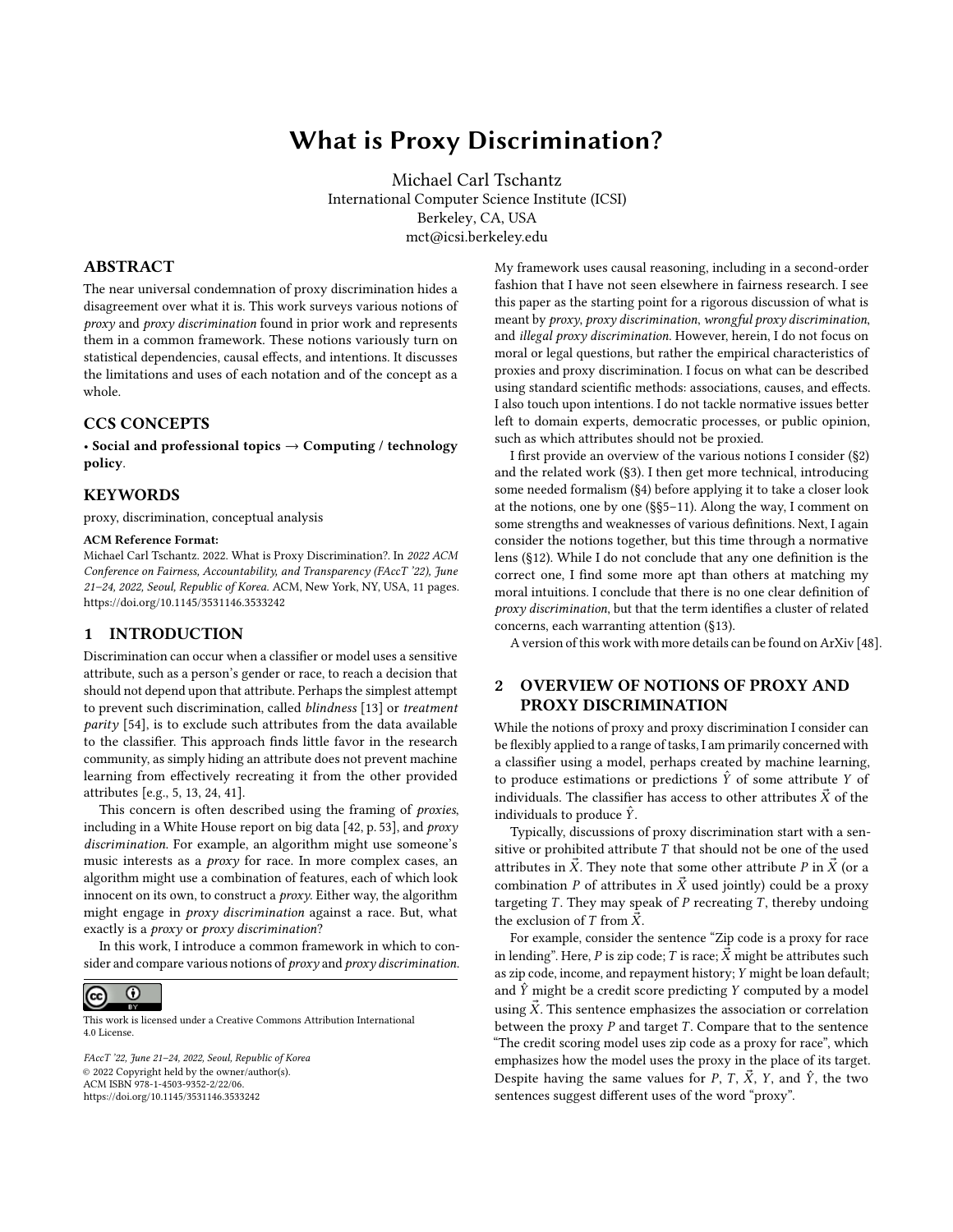By pondering sentences such as these and closely reading prior works using the terms proxy and proxy discrimination, I identified various definitions of these terms. I show how these definitions break apart into recurring elements. Table [1](#page-2-1) shows these elements as relationships that may hold between  $P, T$ , and  $\hat{Y}$ . Some elements are more relevant to a finding of proxy discrimination than to a finding of having a proxy, but the more elements that hold in a scenario, the more apt it becomes to describe the scenario as involving a proxy or proxy discrimination. I separate the elements into two tables based on whether it's a first-order relationship between two variables or a second-order relationship between two relationships. I start with the first order ones.

The first, and most central, element I consider is the capacity of  $P$  to target  $T$ , that is, how accurately  $P$  can recreate  $T$ . Different authors make this relationship precise using various relationships like statistical association, as I discuss in Section [5.](#page-3-0) In general, the stronger the association, the more reason there is to call  $P$  a proxy for  $T$  on these grounds. With this in mind, I do not see the capacity relationship or being a proxy to be crisply true or false, but rather as matters of degree. Without any capacity, I do not find the use of the term proxy to be appropriate, but as I discuss in Section [5,](#page-3-0) there are so many ways to achieve a degree of capacity that this is hardly a restriction.

The *proxy use* element of proxy discrimination is more causal in nature. It holds when the value of P helps to induce the value that  $\hat{Y}$ takes on. This inducement could be that P is a cause of  $\hat{Y}$ 's value, that it motivates the value, that an agent intends to set the value with P in mind, or some other productive relationship. I discuss various options in Section [6.](#page-5-0) This turns us from looking at whether P could be used to make predictions to whether it really was used in this manner, and may account for some authors saying a feature "is" a proxy and not merely that it "can be" one. Generally speaking, such proxy use is required to go from "proxy" to "proxy discrimination". As with associations, the degree to which the inducement justifies using the terms "proxy (discrimination)" depends upon its nature and strength.

The remaining elements are not necessary for proxy existence or discrimination, but each further justifies using the terms. The target unused relationship holds when the target isn't used to induce values for  $\hat{Y}$ . When  $\hat{Y}$  can use T directly, it's less clear that P should be considered a proxy for T even if it has the capacity to be one.

The element of bottom line impact looks at whether the resulting decisions  $\hat{Y}$  end up associated, in some sense, with the target. This measure of the so-called "bottom line" can be viewed as a measure of the proxy's impact or harm. Intuitively, the stronger the associationlike property, the more harm done.

The remaining elements of proxy discrimination are each about whether one of the aforementioned relationships induces another one of them, which I view as a second-order relationship. They cannot be decomposed into a mere conjunction of the underlying first-order relationships since they capture something about the interaction of the two relationships not present in either alone. For example, it is possible to have proxy use and a bottom line impact that do not have anything to do with one another since the impact could come from some other aspect of the model. Only when the proxy use induces a bottom line impact is the proxy consequential.

Substituting holds when the target going unused induces the classifier to use the proxy. Closely related is capacity induced use. These two elements can be teased apart with two examples.

As an example of substituting without capacity induced use, consider a case where  $P$  and  $T$  are both statistically associated with Y but in different ways so that they are not associated with one another. Further suppose that  $\hat{Y}$  only needs to cross some threshold for accuracy that can be reached using either of  $P$  and  $T$  but that using  $P$  is more expensive than  $T$ . In this case, the classifier will use  $T$  without  $P$  if allowed, and will use  $P$  only if using  $T$  is disallowed.

As an example of capacity induced use without substituting, consider a case where  $P$  is correlated with  $T$  and  $T$  with  $Y$ , and the classifier uses P for that reason. Further suppose that the classifier's model is produced by a machine learning algorithm that attempts to use every allowed feature correlated with Y (e.g., ridge regression). It does not have substituting since it would use both  $P$  and  $T$  if allowed, meaning it uses  $P$  regardless of  $T$ 's use.

Figure [1](#page-2-2) provides an overview of definitions of proxy and proxy discrimination built out of these elements of proxy discrimination. Some use just one element. For example, some authors view the capacity relationship as sufficient to make  $P$  a proxy for  $T$ , although for different notions of association (Figs. [1\(a\)](#page-2-2) & [1\(b\)\)](#page-2-2). Prince and Schwarcz define *proxy discrimination* to happen when a proxy's use is capacity induced [\[44\]](#page-10-6), which uses a single second-order element, thereby also touching upon two component first-order elements (Fig. [1\(h\)\)](#page-2-2). Other definitions are constructed using conjunctions of these elements. For example, Fig. [1\(d\)](#page-2-2) shows what one gets if one views disparate impact through the lens of proxy discrimination and checks it against the EEOC's policy for when it will bring a case (which is more strict than disparate impact in general; see [§8\)](#page-6-0). Figure [1\(i\)](#page-2-2) shows a combination of all the elemental relationships to get what might be considered the quintessential case of proxy discrimination.

## <span id="page-1-0"></span>3 RELATED WORK

I believe this paper to be the first to rigorously compare notions of proxy discrimination proposed by various authors. Forthcoming work by Boyarskaya et al. has similar goals but a different scope [\[6\]](#page-9-3). Being a work in progress, I don't consider it outside of this section. Many of the papers cited as a source of a notion of proxy discrimination are primarily concerned with a task other than exploring the notion's semantics, such as exploring algorithmic discrimination in general [e.g., [5,](#page-9-1) [32\]](#page-10-7), studying disparate impact [e.g., [19\]](#page-10-8), or developing approaches to detect or eliminate a notion of proxy discrimination taken as a given [e.g., [10,](#page-9-4) [31,](#page-10-9) [43\]](#page-10-10). I introduce these works as I go along. Prince and Schwarcz [\[44\]](#page-10-6) takes definitional issues rather seriously, but focuses on just its preferred definition and lacks a mathematical treatment, but does offer more legal analysis than found herein.

Hellman explores the topic from the opposite direction of almost every other work cited: rather than being concerned with seemingly innocent variables being used as a proxy for a protected one, she is concerned with using the protected one as a proxy for unprotected attributes [\[26\]](#page-10-11). While the math remains the same, the intuitions are often flipped. Boyarskaya et al. discusses this flip in more detail [\[6\]](#page-9-3).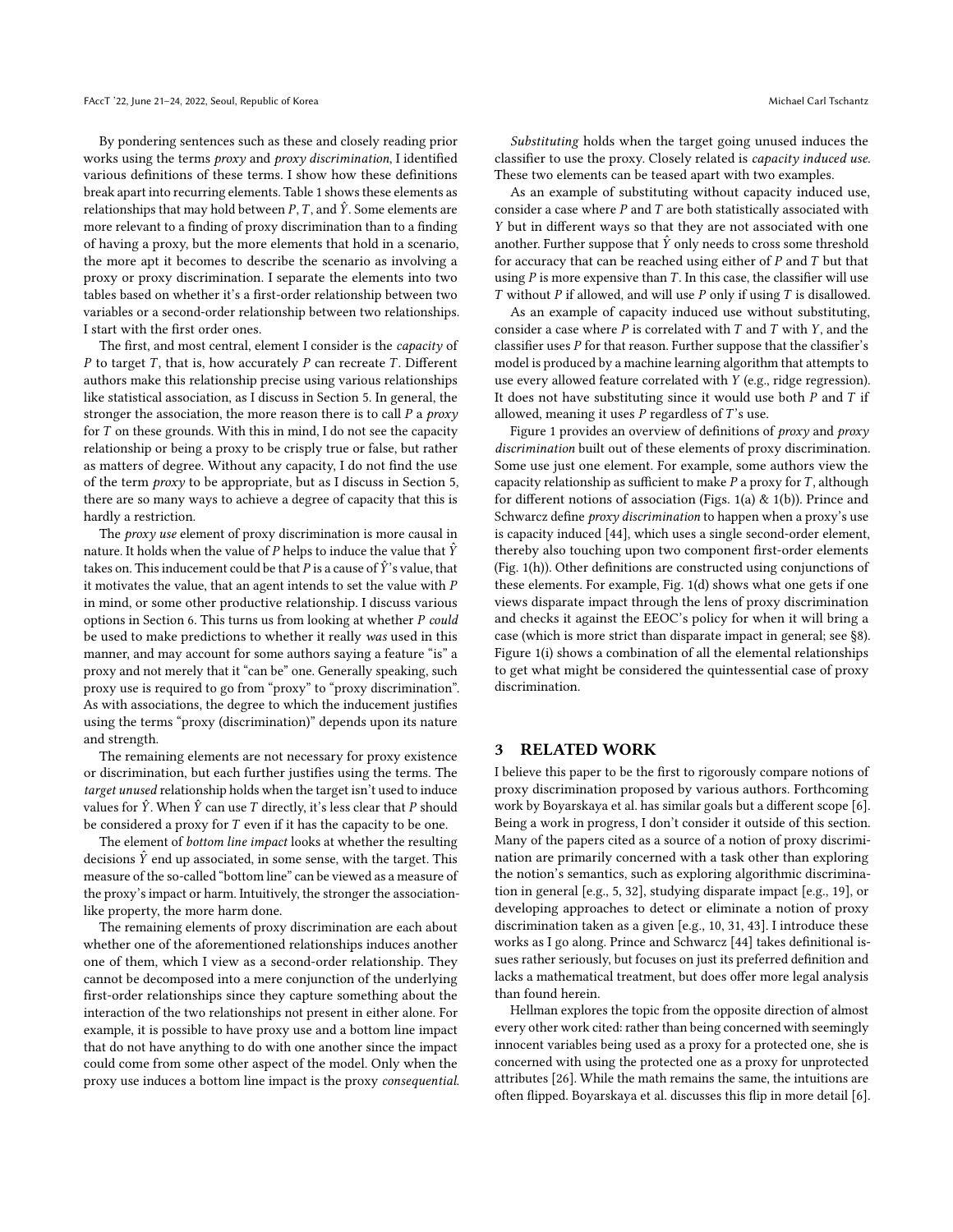<span id="page-2-1"></span>Table 1: Elements of proxy and proxy discrimination: relationships suggesting that P is a proxy targeting T for the estimator  $\hat{Y}$ . The two tables list them, provide names, and separates them into first-order and second-order relationships. Dashed arcs denote association-like relationships (e.g., statistical dependence, correlation). Solid arrows denote inducement (e.g., causes, motivates, intentionally brings about). Slashed-out gray arrows denote a lack of inducement.

<span id="page-2-2"></span>

|                                                                                                         |                             | Name                                                                                                 | Second-order relationship                                                                   |
|---------------------------------------------------------------------------------------------------------|-----------------------------|------------------------------------------------------------------------------------------------------|---------------------------------------------------------------------------------------------|
| Name                                                                                                    | First-order relationship    |                                                                                                      | $\overline{P}$                                                                              |
| Capacity (§5)                                                                                           | $P$ ------- T               | Consequential (§9)                                                                                   | $\boldsymbol{P}$<br>T                                                                       |
| Proxy Use (§6)                                                                                          | $P \longrightarrow \hat{Y}$ |                                                                                                      |                                                                                             |
| Target Unused (§7)                                                                                      | $T \longrightarrow \hat{Y}$ | Proxy Substituting for Target (§11)                                                                  |                                                                                             |
| Bottom Line Impact (§8)                                                                                 | $T$ -------- $\hat{Y}$      |                                                                                                      |                                                                                             |
|                                                                                                         |                             | Capacity Induced Proxy Use (§10)                                                                     |                                                                                             |
| (a) Kirkpatrick's "proxy" [33, p. 16]: capac-<br>ity                                                    |                             | (b) Datta et al.'s "proxy" [10, Def. 2]: capac-                                                      | two-sided cor. $(\S5.2)$<br>influence $(\S6.1)$<br>$\hat{Y}$                                |
|                                                                                                         |                             | ity                                                                                                  | (c) Datta et al.'s "proxy use" [10, Def. 6]: ca-<br>pacity and proxy use                    |
|                                                                                                         |                             | (e) Kilbertus et al.'s proxy [31, p. 4]: capac-                                                      | causal descendant (§6.3)                                                                    |
| (d) EEOC policy on pursuing disparate im-<br>pact [16] (§8): capacity, use, and impact                  |                             | ity                                                                                                  | (f) Kilbertus et al.'s "potential proxy dis-<br>crimination" [31, Def. 2]: capacity and use |
| causal descendant (§5.3)<br>$\frac{1}{1}$ - - - - - - - - - - - - T<br>total effect (§6.2)<br>$\hat{Y}$ |                             | $P$ ---------<br>$\swarrow$                                                                          |                                                                                             |
| (g) Kilbertus et al.'s "proxy discrimina-                                                               |                             | (h) Prince and Schwarcz's "proxy discrimi-<br>nation <sup>"</sup> [44 n. 1961], consoity induced use |                                                                                             |

(i) All of them at once

Figure 1: Combinations of elemental relationships. When a prior work is clear about the sort of association or inducement used, I note it here, but defer a discussion until later.

nation" [\[44,](#page-10-6) p. 1261]: capacity induced use

The only prior work on second-order causation that I could find aims to make precise functional explanations found in evolutionary biology [\[27\]](#page-10-14). It considers a causation causing an attribute whereas herein we look at a causation causing a correlation and at a lack of causation causing a different causation. Nevertheless, the approach taken therein appears adaptable to our needs here, which I leave as future work.

tion" [\[31,](#page-10-9) Def. 3]: capacity and use

## <span id="page-2-0"></span>4 BACKGROUND ON MACHINE LEARNING AND CAUSAL MODELING

I will limit our attention to machine learning applied to people using the simplest form of supervised learning. To be concrete, I will introduce the needed notation assuming that the user of the machine learning is attempting to select convicts for parole who will not reoffend.

Consider an actuary working for a parole board, which collectively acts as the decisionmaker. She may start by collecting as much data as her budget allows about prior parolees, such as their ages, sexes, educations, rearrests, and subsequent convictions. Notably, the data will not include which prior parolees reoffended since not all reoffenders will get caught and false convictions do occur. While this could be called "proxying", and raises concerns about fairness [e.g., [20\]](#page-10-15), it is not the sort of proxying that concerns this paper. Thus, I will just assume that she uses whether the parolee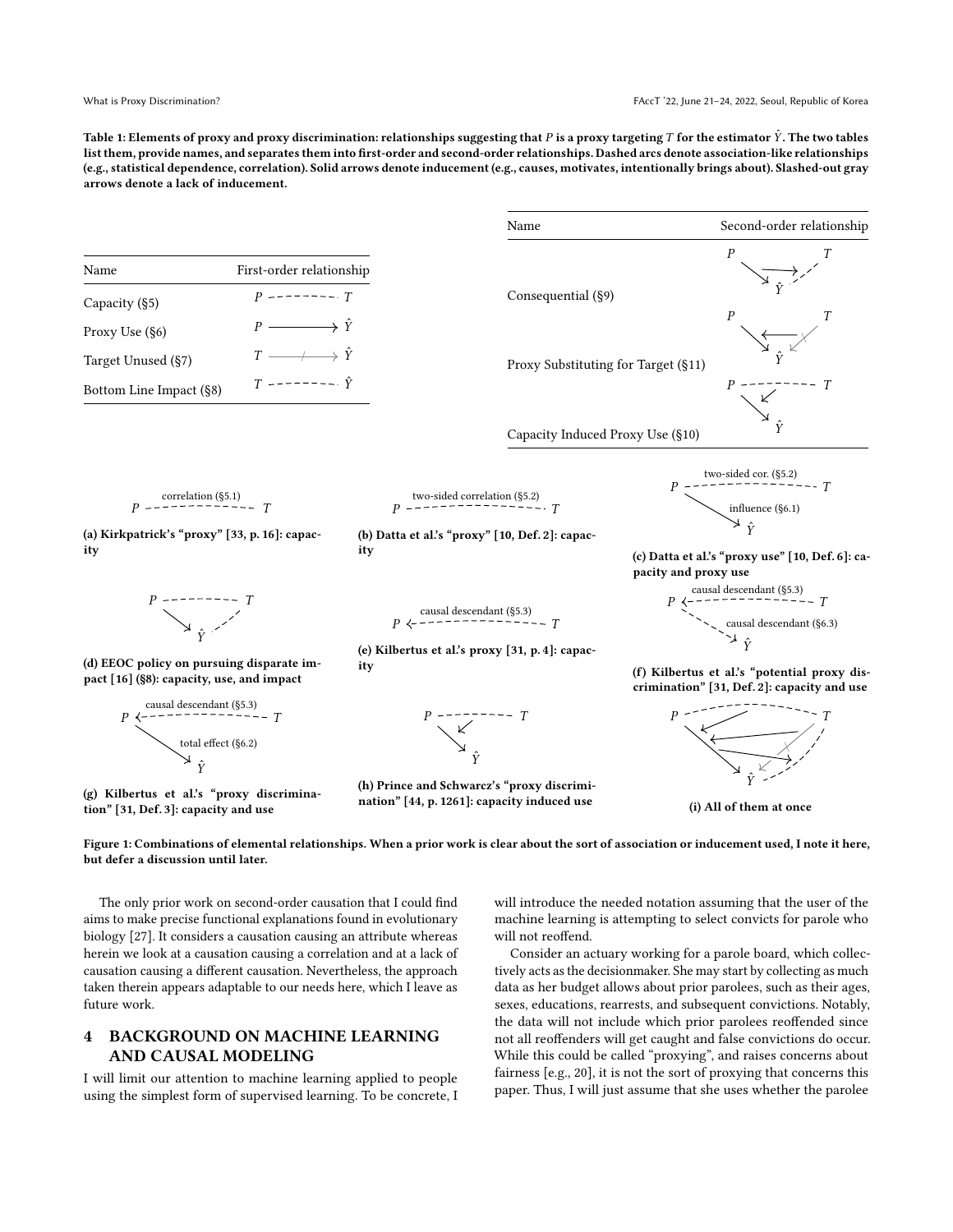was reconvicted within five years and that everyone agrees that it is reasonable to predict this instead of reoffense.

To use ML nomenclature, the decisionmaker's goal is to classify prisoners into those who will be reconvicted and those who will not. Each prior parolee comes labeled with whether or not they have been reconvicted. Each of them also comes with a list of values for their features, all the other recorded attributes that may be useful in predicting reconvictions. To be so useful, it must be possible to determine the values of these features before the parole decision is made, unlike the class label, which is only available five years later.

Mathematically, I can represent the class as a random variable Y over the set prisoners. A vector  $\vec{X}$  of random variables can represent the features. The data about prior parolees is a set of pairs  $\langle \vec{x}_i, y_i \rangle$ <br>that record the values of  $\vec{y}$  and *Y* for each prior paroles i. A mashing that record the values of  $\vec{X}$  and Y for each prior parolee *i*. A machine learning algorithm a consumes this set as training data. It attempts to find patterns in it that allows it to predict a potential parolee's class from their features. The algorithm produces a model m that acts as a *classifier*. The model *m* takes the features  $\vec{X}$  of a prisoner and predicts whether they will be reconvicted within five years. I will assume that this prediction comes as just a binary yes or no, but it could come with a confidence score or other information. I represent this prediction as  $\hat{Y}$ . The random variable  $\hat{Y}$  estimates  $Y$ . The goal of the algorithm  $a$  is to select an  $m$  such that its prediction  $\hat{Y}$  for each prisoner is equal to the prisoner's actual class Y. Ideally,  $Pr[\hat{Y} = Y] = 1.$ 

Let  $T$  be a sensitive attribute that should not be used by the model to make predictions, such as the prisoner's race. In an employment setting, it might be an applicant's sex. In a health insurance setting, it might be a pre-existing condition. T should not be in  $\vec{X}$ , which could be checked by examining what data is collected and used. (Under a more complex form of ML, disparate learning processes, the algorithm *a* gets not just the features  $\vec{X}$  and labels *Y*, but also a second set of features that the learned model m does not get to use when making predictions, with the idea that it may be acceptable to train on the sensitive attribute  $T$  even if it is unacceptable to classify with it [e.g., [35\]](#page-10-16). I set this aside.)

The intuition behind proxy discrimination is that one or more features in  $\vec{X}$  might be used to recreate T. For example, a prison's pre-incarceration zip code could be used as a proxy  $P$  that targets the protected attribute of race  $T$ .

Many of notions of proxy (discrimination) depend upon causal reasoning about interventions, which I must distinguish from probabilistic conditioning. For example, I use  $Pr[Y=0 | \hat{Y}=0]$  to denote the conditional probability that Y takes on the value <sup>0</sup> (not reconvicted within five years) given that  $\hat{Y}$  is equal to 0. This probability is a measure of the accuracy of  $m$ , looking at how often prisoners who are predicted to not be reconvicted, and therefore are released, are to actually not be reconvicted. I use  $Pr[Y=0 | do(Y=0)]$  to instead denote the probability that Y takes on the value <sup>0</sup> if I artificially intervene upon the behavior of m to assign them all to have  $\hat{Y}$  set to 0. This probability is no longer measuring the accuracy of m, or even using  $m$  since  $m$  is replaced by a constant function always reporting the value 0. It is instead looking at what would happen if I ran an experiment and released everyone. It would be very difficult to calculate this probability without running such an experiment, but if I could approximate it with a causal model of criminality, it

would be useful for understanding prison reforms and as a baseline to compare the accuracy of m to.

Much easier would be computing  $Pr[\hat{Y}=y | \text{do}(\hat{X}=\vec{x})]$ , which is the probability of  $m$  producing the output  $y$  given that all its inputs are  $\vec{x}$ . I could run *m* numerous times on the inputs  $\vec{x}$  to approximate this probability or analyze the internals of m to determine it. Since  $\vec{X}$ are all the inputs to  $m$ , this is a special case where conditioning and causal interventions collapse and  $Pr[\hat{Y}=y | \text{do}(\vec{X}=\vec{x})] = Pr[\hat{Y}=y |$  $\vec{X} = \vec{x}$  [\[40,](#page-10-17) Property 1, p. 24]. If I instead intervene upon or condition upon anything less than all of m's inputs, this property will not necessarily hold. For example, in general,  $Pr[\hat{Y}=y \mid \text{do}(P=p)] \neq$  $Pr[\hat{Y}=y | P=p]$ . Intuitively, this inequality is because conditioning upon  $P$  provides some information about any of the other features in  $\vec{X}$  that are associated with P whereas intervening upon P breaks these associations, cutting off this source of additional information. Conditioning upon all the inputs makes this source of additional information no longer helpful since the values of all the inputs are already known.

Structural equation models (SEM) can make the above intuitions precise [\[40\]](#page-10-17). For our purposes, it suffices to think of them as a series of assignment statements over random variables. For example, an SEM might include the assignment that  $\hat{Y} := m(\vec{X})$ . Unlike an equality, this assignment is directional, saying that interventions on the inputs of  $m$  can affect the output but not the other way around. It is common to represent such assignments with arrows, such as  $\vec{X} \rightarrow \hat{Y}$  to graphically represent how variables flow from one to the next, similar to how I did so in Figure [1.](#page-2-2) The variables  $\vec{X}$ shown in the assignment or graphical model are called the parents of  $\hat{Y}$ .

Note, however, that from just the assignment statement or the graphical model, you cannot tell whether  $\hat{Y}$ 's parents  $\vec{X}$  have an effect on the output  $\hat{Y}$  since m could ignore its inputs  $\vec{X}$  and be a constant function. You have to also know the value of m. Nevertheless, you can tell that, under the SEM,  $\hat{Y}$  does not directly depend upon variables other than its parents. (The SEM could be wrong about that.)  $\hat{Y}$  might indirectly depend upon its parents' parents and so forth. Any variable that has a directed path leading to  $\hat{Y}$  has  $\hat{Y}$  as a causal descendant and might affect it.

#### <span id="page-3-0"></span>5 CAPACITY

I consider three approaches to making the association-like relationship found in the capacity element of proxy discrimination precise. I find these approaches lead to a multiplicity of options, enough that an auditor could go proxy fishing to accuse many features of having the capacity to proxy for another even if they are not very associated in general. On the one hand, these features often can be used to discriminate, meaning I shouldn't dismiss them as unworthy of the title "proxy". On the other hand, their ubiquity suggests that auditors need to prioritize by either focusing on those with the most capacity or those that have other elements of proxy discrimination.

#### <span id="page-3-1"></span>5.1 Dependence or Correlation

The simplest measure of  $P$ 's capacity to target  $T$  is its statistical association, dependence, or correlation with  $T$ . Some authors use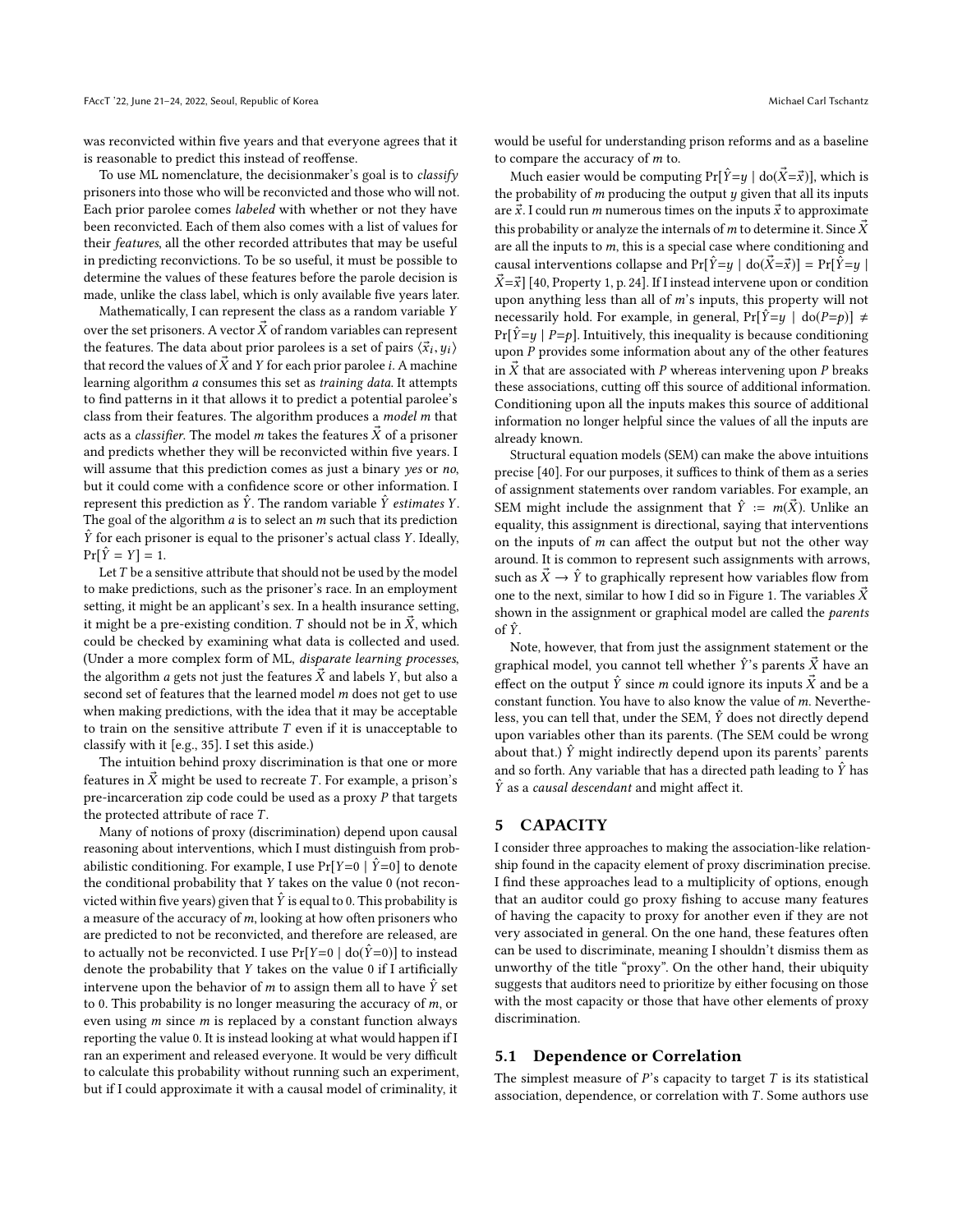"proxy" in a manner that suggests that any variable correlated with a target is a proxy for it. For example, O'Neil appears to be using "proxy" in such a manner when stating "[. . . ] OK, let's not use race, but should we use zip code, which of course is a proxy for race in our segregated society?" [\[38\]](#page-10-18). Kirkpatrick also appears to proxy in this sense [\[33,](#page-10-12) p. 16].

Despite its simplicity, there are many ways of measuring the statistical dependence or correlation between  $P$  and  $T$ . For example, if they are both continuous, then the Pearson product-moment correlation coefficient would be standard, unless there's outliers, which calls for the Spearman rank correlation coefficient [\[30,](#page-10-19) p. 157]. More importantly, the size of the correlation between  $P$  and  $T$ depends upon the population it is computed over. Suppose the correlation between a possible proxy  $P$  and a target  $T$  is absent in the world, strong in the U.S., absent in Georgia, but strong in Atlanta. Suppose that a classifier for aiding hiring decisions uses  $P$  and is marketed to the whole world, but is really only used in the U.S., particularly in Georgia, where it is most popular in Atlanta. Does  $P$  have enough capacity to count as a proxy? While prior work has examined enforcing other fairness conditions on numerous subsets of a population [\[14,](#page-9-5) [15,](#page-9-6) [25,](#page-10-20) [28,](#page-10-21) [29,](#page-10-22) [47\]](#page-10-23), it is unclear whether these methods can sensibly apply to this notion of proxy discrimination without leading to an explosion in the number of proxies. Perhaps, we should speak of proxies for populations, but then we must decide which populations matter.

Furthermore, since the classifier also uses the features  $\dot{X}'$  in  $\dot{X}$ <br>per than  $P$ , we may wish to consider the dependence or correlation other than P, we may wish to consider the dependence or correlation between P and T conditional on  $\dot{X}'$ . This is similar to looking<br>of subpossibilities picked out by the covariants  $\vec{Y}'$ . If so is some at subpopulations picked out by the covarients  $\vec{X}'$ . If, as is com-<br>monly the case with mashing learning  $\vec{Y}'$  is rish, then it will night monly the case with machine learning,  $\dot{X}'$  is rich, then it will pick<br>out so many subpopulations that some may have a dependence out so many subpopulations that some may have a dependence between  $P$  and  $T$  by luck alone. We can avoid this issue by looking at measures of  $P$  and  $T$ 's correlation within a statistical model that operates across all of these subpopulations, as done in multiple linear regression, but this introduces another degree of freedom over the statistical model choice.

Changing the feature set X' can change whether P has a capacity<br>target T. For example, if  $V = T$  and  $P = T$  vor  $Y$ , then P has the to target T. For example, if  $Y := T$  and  $P := T$  xor  $X_1$ , then P has the capacity to target  $T$  if and only if the model can determine the value of  $X_1$ , by  $X_1$  being included in  $\vec{X}$  or inferred from it. As a more realistic example, the language used at home becomes much more strongly associated with being an immigrant after conditioning upon the country in which the home is located. One could define "proxy" so that language is a proxy for immigration on its own, or so that it is not but that language is a proxy for immigration given country or that language and country are jointly a proxy for immigration.

Relatedly, a proxy may have capacity in general but not with respect to the specific ML algorithm used. For example, suppose that *Y* := *T* and *T* :=  $X_1 * X_2$  with  $\vec{X} = \langle X_1, X_2 \rangle$ , where  $X_1$  and  $X_2$ are over the integers. The proxy  $P := X_1 * X_2$  is perfectly correlated with T, suggesting that  $X_1$  and  $X_2$  jointly have high capacity. However, if the actual algorithm used is restricted to considering linear expressions over  $\vec{X}$ , it would struggle to find a capable proxy for T since it could not express this non-linear relationship. While in general more powerful algorithms will be more capable of finding and using proxies, it is not always the case that a more powerful algorithm is more likely to use any given variable as a proxy. Consider extending the above example so that  $\vec{X} = \langle X_1, X_2, X_3 \rangle$  where  $X_3 := X_1 * X_2 + \text{Noise. A linear algorithm may use } X_3$  as a noisy proxy for T whereas a quadratic one could construct and use the more exact proxy  $P := X_1 * X_2$ .

Also, we often do not have access to data about the whole population of interest, but rather just samples from it. A sample could be biased, either introducing or eliding dependencies found in the whole population. The sample used by the machine learning algorithm to train the model might have different dependencies than a sample used to audit the model. Such differences can lead to disputes over whether a supposed proxy is real or merely an artifact of one's sample.

Relatedly, we may wish to prohibit the use of variables mistakenly believed to be correlated with sensitive attributes since "irrational proxy discrimination, based upon inaccurate stereotypes or generalizations, is morally troublesome because it imposes unnecessary social costs" [\[1\]](#page-9-7). In this case, we can calculate the correlation using Bayesian probabilities modeling what someone believes instead of frequentist probabilities modeling a real population, but this means that bigots get to think proxies into existence, and auditors may imagine even more into a status of possibly exists.

Regardless of how these choices are resolved, a notion of proxy defined solely in terms of correlations is very general in that many variables will have at least some weak correlation with sensitive targets, such as race. O'Neil is aware of this, going on to say "And so once they acknowledge that zip code is just as good as race, then you're like, OK, so how do we choose our attributes? Because there are so many proxies to race" [\[38\]](#page-10-18). Thus, we should not dismiss this notion of proxy as being unused simply because it will hold between almost any two interesting random variables.

We could attempt to pare such proxies back by requiring the association to be of a certain size. However, this still seems to be a weak notion of proxy. Suppose that the supposed target  $T$  is race, the supposed proxy  $P$  is the result of genetic test for the sickle hemoglobin (HbS) allele, and the predicted class Y is whether the person will get sickle cell anemia. Given the association between race and the HbS allele, P will be a proxy for race. However, given the clear use of  $P$  in determining  $Y$ , it seems odd to declare  $P$  a proxy for race, which has less to do with Y or P than either have to do with the other. It seems even odder to conclude that this could be proxy discrimination, regardless of the strength of the association between  $P$  and  $T$ .

Kraemer et al. instead define  $proxy$  to require that  $T$  is more strongly associated with Y than P is associated with Y [\[34\]](#page-10-24), a definition examined as a nondiscrimination property by Skeem and Lowenkamp [\[46\]](#page-10-25). This definition will avoid the aforementioned issue, at least for alleles that are more strongly associated with a genetic condition than with race.

#### 5.2 Two-Side Correlation

Datta et al. use a special form of correlation for defining proxy discrimination [\[10\]](#page-9-4) (and use privacy [\[9\]](#page-9-8)). Their definition of perfect proxy [\[10,](#page-9-4) Def. 2], in our notion and giving their notion of proxy its own name, follows: A variable P is a proxy by (perfect)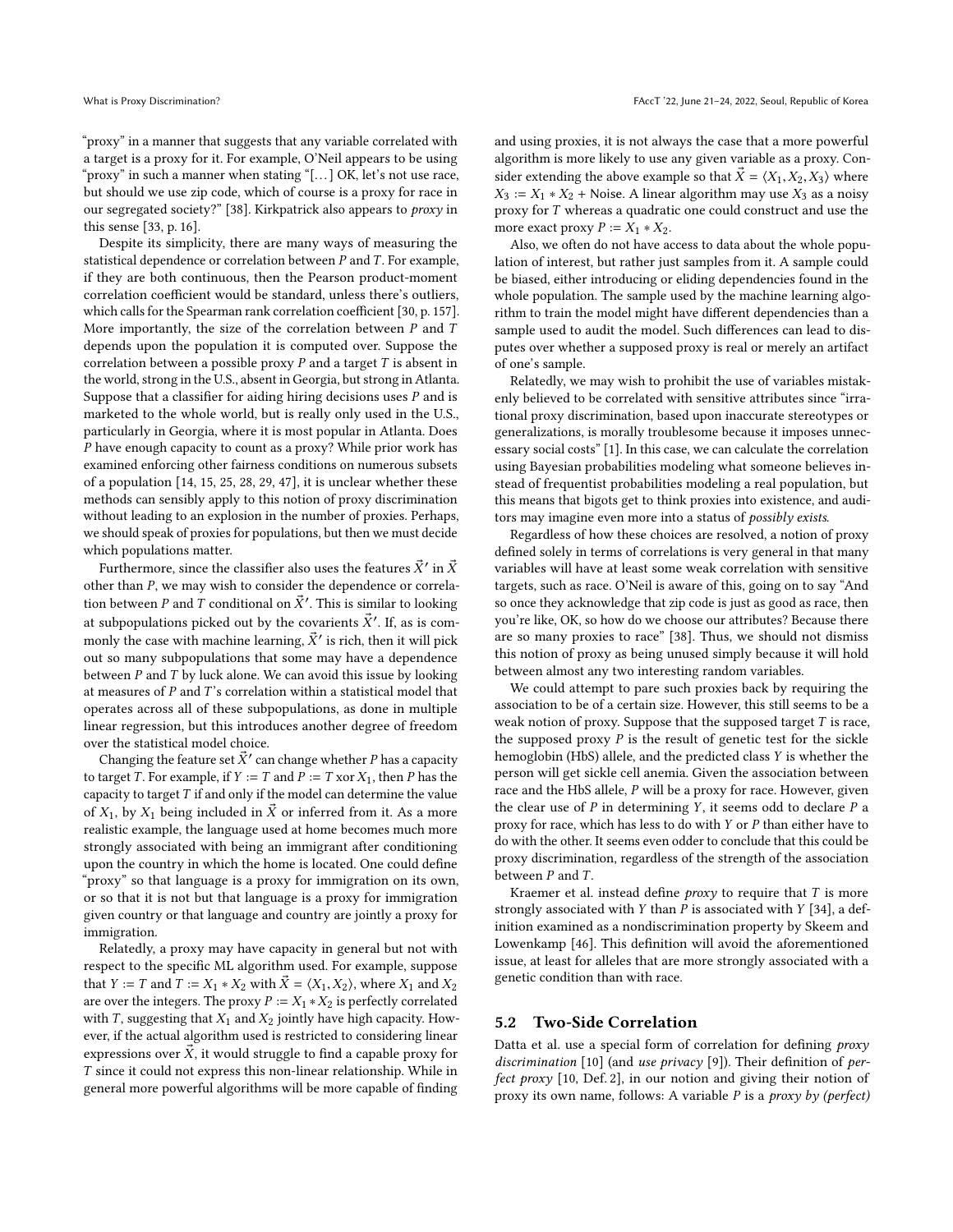two-sided correlation for a variable  $T$  if and only if there exist functions  $f: \mathcal{P} \to \mathcal{T}$  and  $q: \mathcal{T} \to \mathcal{P}$ , such that  $Pr[T=f(P)] = 1$  and  $Pr[g(T)=P] = 1$ . They later present a relaxed, quantitative form of proxy [\[10,](#page-9-4) Def. 7].

Even in its quantitatively relaxed form, the two-sided nature of this definition adopts a stricter view of proxy, one in which the target and proxy must each predict the other. For example, assuming sex-segregated locker rooms, the locker room used is a two-sided correlation proxy  $P$  for the target  $T$  of sex. Similarly, the locker  $L$ used reveals the user's locker room and, thus, sex. However, L is not very predictable from sex T since each locker room has many lockers. The used locker L not being a two-sided correlation proxy for the target of sex may seem counterintuitive since the point of proxies is to predict the target, not the other way around. In Datta et al.'s view (personal communication), it is more precise to say that the variable  $L$  can yield a proxy by using it to compute the locker room used, which is a proxy for T.

Despite being more strict, this notion is similar to the associative notion above. It also depends upon what population is used and can be made into a form conditional upon the other features  $\dot{X}^{\prime}$ . It also remains fairly broad. Note that above example shows that under remains fairly broad. Note that above example shows that, under this notion, the locker room used is a proxy for sex even when the classification task is predicting which building exit a gym user would like to be picked up at. As with the example involving sickle cell anaemia, the connection between the putative proxy  $P$  and the predicted class  $Y$  is much stronger than putative target  $T$ , making it odd to see proxy discrimination here. (That the sex segregation may be transphobic is a different problem.)

## 5.3 Causal Descendants

Kilbertus et al. define a *proxy* to be "nothing more than a descendant" of [the target  $T$ ] in the causal graph that we choose to label as a proxy" [\[31,](#page-10-9) p. 4]. This differs from the aforementioned notions of proxy by looking at a causal relationship instead of at an associative one and by allowing for choice in which of them are so labeled. Ignoring this normative choice in labeling, this notion of proxy is similar to their notion of potential proxy discrimination, which I discuss in Section [6.](#page-5-0) Both notions are weak since they only require that being a causal descendant merely means that causation hasn't been ruled out, not that it exists ([§4,](#page-2-0) last paragraph).

The intuitions that Kilbertus et al. have leading them to believe that a proxy  $P$  should be a descendant of its target  $T$  seem to be at odds with the intuitions of others that a proxy's capacity is determined by its ability to predict  $T$ . For example, consider the target T of will not have expensive healthcare costs, used by an employer. A reasonable proxy  $P$  could be willing to gather carts, as used by Walmart [\[22\]](#page-10-26). However, neither causes the other, with both having the common cause of being in good health.

## <span id="page-5-0"></span>6 PROXY USE

While capacity provides a minimal conception of a proxy, the model using such a proxy provides a minimal conception of proxy discrimination. I found four different ways of making proxy use precise, each employing a different notion of causation (Table [2\)](#page-6-2).

Each of them might be too sensitive for practical use. Some ML algorithms will use any feature with even a small association with

Y conditional upon other features. Ensemble methods may use multiple training data samples or multiple sets of other features while looking for associations, providing multiple chances to accuse a single potential proxy and leading to something similar to the proxy fishing discussed in Section [5.1.](#page-3-1) For such algorithms, a lowlevel use may occur for all the available features. An auditor may need to prioritize examining them by the size of the use, which could be measured with any of the ways of measuring effect sizes or the influence of features in models [e.g., [11\]](#page-9-9).

## 6.1 Influence

Datta et al. define influence for a deterministic model m. [\[10,](#page-9-4) Def. 3]. We can represent such a model as a function from the features  $\vec{X}$ that it uses to reach its prediction  $\hat{Y}$ , that is,  $\hat{Y} := m(X_1, X_2, \ldots, X_n)$ where  $\langle X_1, X_2, \ldots, X_n \rangle = \vec{X}$  are the features used as arguments to the model viewed as a function. Let the *i*th feature  $X_i$  be the proxy P. They say that P has *influence* on  $\hat{Y}$  if and only if there exists values  $x_j$  for  $X_j$  for all  $j \neq i$  and a pair of values  $p_i$  and  $p'_i$  for  $P$ such that

<span id="page-5-1"></span>
$$
m(x_1, x_2, \dots, x_{i-1}, p, x_{i+1}, \dots, x_n)
$$
  
\n
$$
\neq m(x_1, x_2, \dots, x_{i-1}, p', x_{i+1}, \dots, x_n)
$$
 (1)  
\nThis definition can be generalized to randomized models in two

different ways. The first makes the source of randomness explicit as a random variable  $R$  and treats it as another input to  $m$  that is independent from the others. The comparison [\(1\)](#page-5-1) would hold the value of R constant on both sides of the inequality, just like any input other than P, which effectively removes the randomization. This generalization is related to the negation of deterministic causal irrelevance [\[21,](#page-10-27) Def. 13], a standard notion found in research on causal modeling.

The second generalization compares the distributions of outputs that m randomly produces. To make this characterization precise, let  $\vec{X}'$  be the features  $\vec{X}$  other than  $X_i = P$ . Our comparison now checks whether there exists  $\hat{y}$ ,  $\vec{x}'$ ,  $p$ , and  $p'$  such that  $D_{\text{eff}}\hat{y} = \hat{y} + D_{\text{eff}}\hat{y}' = \hat{y}' + D_{\text{eff}}\hat{y}' = \hat{y}' + D_{\text{eff}}\hat{y}' = \hat{y}' + D_{\text{eff}}\hat{y}' = \hat{y}' + D_{\text{eff}}\hat{y}' = \hat{y}' + D_{\text{eff}}\hat{y}' = \hat{y}' + D_{\text{eff}}\hat$  $\Pr[\hat{Y} = \hat{y} \mid P = p, \vec{X}' = \vec{x}'] \neq \Pr[\hat{Y} = \hat{y} \mid P = p', \vec{X}' = \vec{x}']$ , where the probabilities are over the randomization internally used by  $m$ . Since all the inputs are conditioned upon, there's no other sources of randomization, and it is equivalent to checking whether  $Pr[\hat{Y}=\hat{y} |$  $d\sigma(P=p, \vec{X}'=\vec{x}') \neq Pr[\hat{Y}=\hat{y} \mid d\sigma(P=p', \vec{X}'=\vec{x}')]$  [\[40,](#page-10-17) Property 1, p. 24] This generalization is related to the negation of probabilisp. 24]. This generalization is related to the negation of probabilistic causal irrelevance [\[21,](#page-10-27) Def. 7], to the controlled direct effect [\[39,](#page-10-28) p. 133], and to probabilistic interference [\[49,](#page-10-29) Def. 2], a property used in computer security research.

This probabilistic notion of influence implies the deterministic notion, but not the other way around. For example, suppose the output of  $m$  is equal to  $P$  xor  $R$  where both variables are binary and  $R$  is uniformly random. That  $R$  could be either 0 or 1 would hide the value of  $P$  and produce identical uniformly random distributions for the probabilistic version, but would show influence for the deterministic version since it compares the outputs under one fixed resolution of the randomness of  $R$  at a time. Intuitively, probabilistic influence does not occur if the only effect of  $P$  is to switch which individuals within a group of identical looking (as far as  $\vec{X}$ is concerned) individuals get which classification without changing how common each classification is for that group, suggesting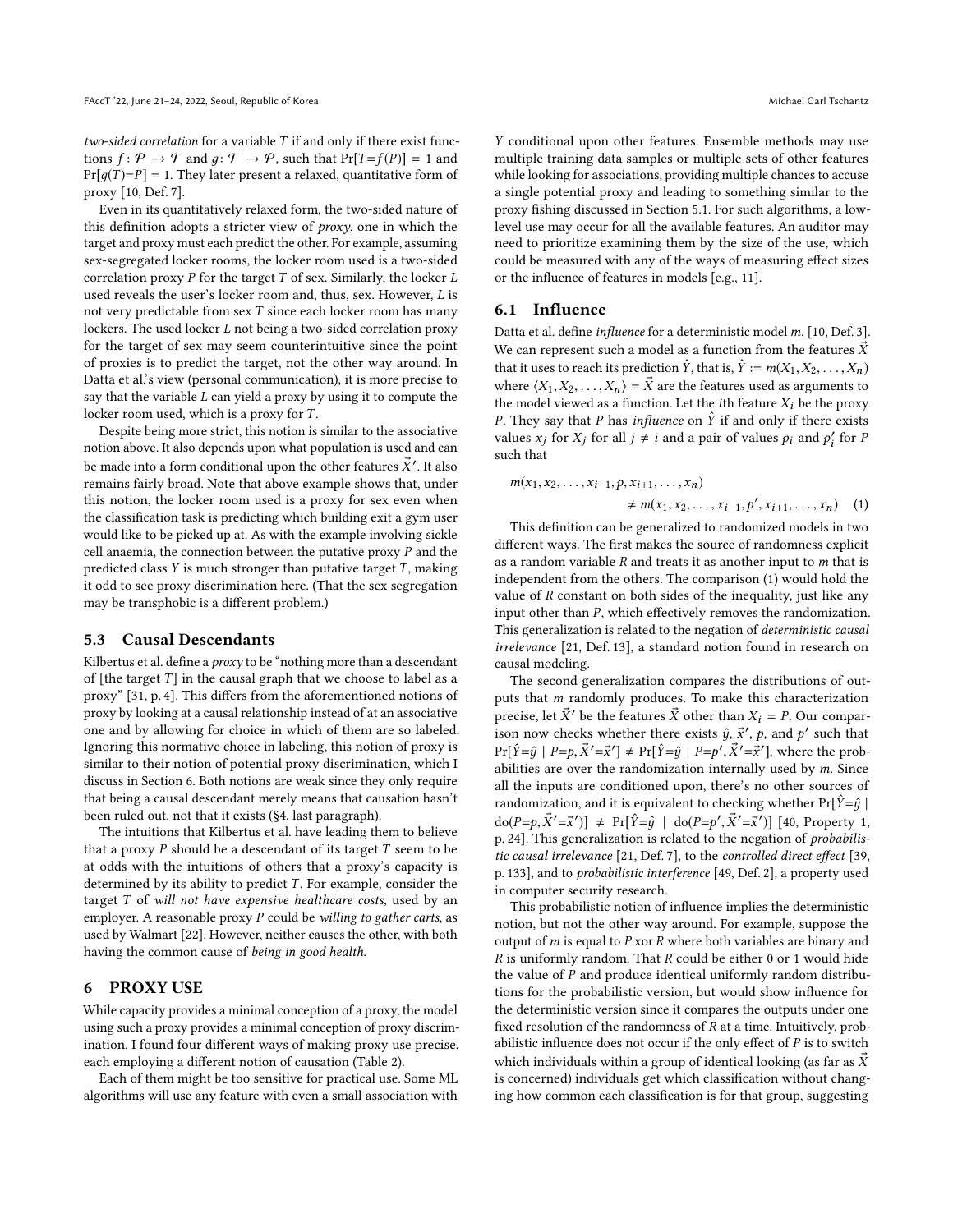<span id="page-6-2"></span>

| Our name                    | From                 | Holds when                                                                                                                                                 | For any                    |
|-----------------------------|----------------------|------------------------------------------------------------------------------------------------------------------------------------------------------------|----------------------------|
| Potential use               | [31, Def.2]          | $m$ gets $p$ or a causal descendant of $p$ as input                                                                                                        |                            |
| Deterministic influence use | Gen. of [10, Def. 3] | $m(\vec{x}', p)(r) \neq m(\vec{x}', p')(r)$                                                                                                                | $\vec{x}, r, p, p'$        |
| Probabilistic influence use |                      | Gen. of [10, Def. 3] $\Pr[\hat{Y} = \hat{y}   \text{do}(P = p, \vec{X}' = \vec{x}')] \neq \Pr[\hat{Y} = \hat{y}   \text{do}(P = p', \vec{X}' = \vec{x}')]$ | $\hat{y}, \vec{x}', p, p'$ |
| Total effect use            | [31, Def.3]          | $\Pr[\hat{Y} = \hat{y}   \text{do}(P = p)] \neq \Pr[\hat{Y} = \hat{y}   \text{do}(P = p')]$                                                                | $\hat{y}, p, p'$           |

Table 2: Summary of notions of proxy use. "Gen." stands for "generalization".

that it aligns more with group fairness whereas the deterministic version aligns more with individual fairness. (This is somewhat related to the difference between Individual Treatment Effects and Conditional Average Treatment Effects [\[52\]](#page-10-30).)

## <span id="page-6-3"></span>6.2 Total Effects

Since influence does not always imply correlation, we might wish to demand that P and  $\hat{Y}$  be correlated before concluding that m uses P to determine  $\hat{Y}$  in a meaningful sense. For example, suppose that  $\hat{Y} = m(P, X_1) = P + X_1$ . Comparing  $m(0, 0) = 0$  to  $m(1, 0) = 1$ shows that  $\hat{Y}$  is caused by P under m, for causation defined in terms of either form of influence. However, suppose that in the population on which  $m$  is to be used,  $P$  has the effect of setting the value of  $X_1$  to −P. Then, P and  $X_1$  cancel out in the computation of  $\hat{Y}$ , and P will not be correlated to  $\hat{Y}$  in that population. Viewing such canceling out as absolving, Kilbertus et al. [\[31,](#page-10-9) Def. 3] look at whether  $Pr[\hat{Y} = \hat{y} | \text{do}(P=p)] \neq Pr[\hat{Y} = \hat{y} | \text{do}(P=p')]$ . This definition of proxy use is related to the *total effect* of P on  $\hat{Y}$  [\[39,](#page-10-28) p. 132]. By not fixing the values of the other features  $\dot{X}'$ , it allows those of them that depend upon  $P$  to vary with it allowing such canceling them that depend upon  $P$  to vary with it, allowing such canceling out.

This notion is neither broader nor more narrow than the influence notions. We already saw a case where it does not hold despite there being influence. For an example in the opposite direction, consider a case where  $m(P, X_1) := X_1$  and  $X_1 := P$ . By overwriting the value of  $X_1$  with a causal intervention, the influence definitions hide m's indirect use of P. Total effects differ by looking at not just what happens within  $m$  but also before it as features may affect one another.

#### 6.3 Causal Descendants

Kilbertus et al. also consider a very broad notion of use. They consider it "potential proxy discrimination" if  $\hat{Y}$  is a causal descendant of P in a graphical model [\[31,](#page-10-9) Def. 2]. Recall ([§4,](#page-2-0) last paragraph), that this does not imply that changing  $P$  will result in a change in  $\hat{Y}$ . Rather, it asks whether P or a descendant of P is provided as an input to  $m$ . For simplicity, I have been treating  $P$  as an input to m, nothing much changes if we allow considering the causes of inputs to potentially be proxies as well, as Kilbertus et al. do. (This is another difference with Datta et al. who instead considers proxies constructed within m from multiple inputs [\[10,](#page-9-4) Def. 4]. I focus on just the inputs of  $m$  to focus on  $P$ 's relationships to other variables and not where it resides.)

## <span id="page-6-1"></span>7 TARGET UNUSED

The third element of proxy discrimination that I consider is whether the model  $m$  uses the supposed target  $T$ . Many discussions of proxies start with the presupposition that the target is unused [e.g., [38\]](#page-10-18), making this at least an implicit pre-condition for any feature to be a proxy of  $T$ . I do not view this element as strictly required for  $P$  to be a proxy for T since some discussions of proxies do not mention whether T is used [e.g., [33,](#page-10-12) p. 16]. Furthermore, as mentioned in Section [2,](#page-0-0) a model can simultaneously use  $T$  and use  $P$  because it is correlate with  $T$ , which sounds like a reasonably strong case for proxy discrimination. We can make using the target precise with the notions of use discussed above.

#### <span id="page-6-0"></span>8 BOTTOM LINE IMPACT

Since  $P$  having the capacity to target  $T$  is a low bar to declare proxy discrimination, even if  $P$  is used and  $T$  unused, we need additional elements that focus our attention on the most problematic cases. Requiring a bottom line impact is one such restriction. A bottom line impact indicates that the proxy discrimination was successful in the sense of there being an association between  $\hat{Y}$  and  $T$ .

To further motivate looking at the bottom line impact, note that proxies can be related to disparate impact by viewing the target T as a protected attribute (e.g., race), the estimate  $\hat{Y}$  as some outcome (e.g., getting fired or not hired), the model  $m$  as how the company decides who gets which outcomes, and the proxy  $P$  as a feature used by  $m$  to reach such decisions, where the use of  $P$  by  $m$  would be the business practice. When  $P$  is sufficiently associated with T, the use of P by m to determine  $\hat{Y}$  would, prima facie, have a disparate impact upon the protected group identified  $T$ , provided the correlation is in the adverse direction. (Additional conditions must hold to win a disparate impact case, such as there not being a business necessity to use  $P$  [e.g., [5\]](#page-9-1).)

The U.S. Equal Employment Opportunity Commission (EEOC), as a matter of policy, maintains that it will only bring cases when a disparate impact also appears in the *bottom line* comparison of  $\hat{Y}$ to T [\[16,](#page-10-13) [17\]](#page-10-31). (See Fig. [1\(d\).](#page-2-2) The EEOC's policy is not binding upon individual private plaintiffs who can show prima facie disparate impact without showing bottom line impact [\[8,](#page-9-10) [51\]](#page-10-32).) Since  $\hat{Y}$  might depend upon factors other than P, this extra third condition on top of use and capacity is not trivial and allows the EEOC to focus on cases where the targeted group suffers an adverse outcome disproportionately. Similarly, one might wish to focus on just the proxies P whose target T is correlated with the estimate  $\hat{Y}$ .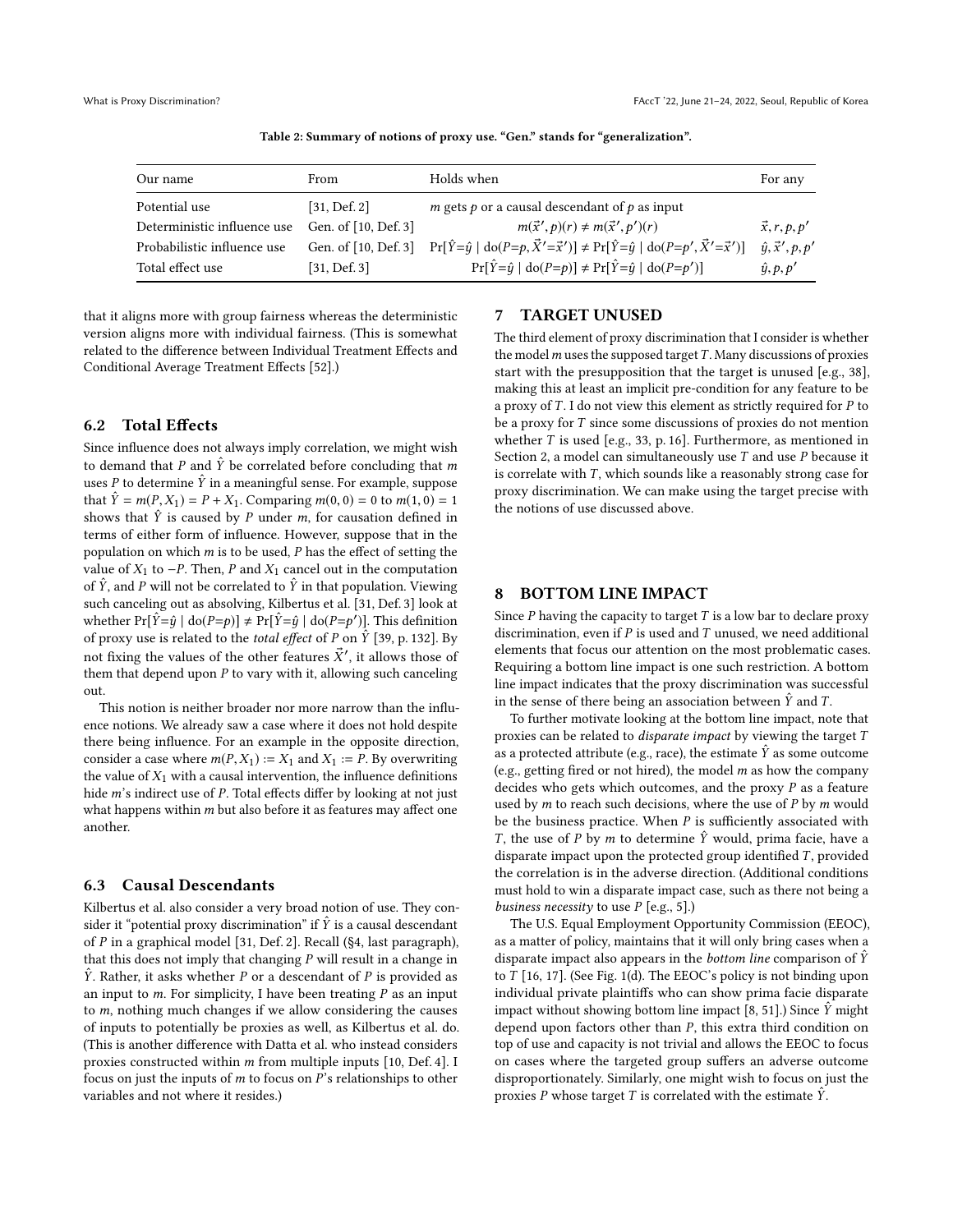#### <span id="page-7-0"></span>9 CONSEQUENTIAL

One might wish to further focus on cases where there's not just a bottom line impact but the proxy use induces it. In this case, the proxy use is particularly consequential, the first second-order element of proxy discrimination that I will detail. I can make this intuition more precise with any of the causal notions discussed in Section [6.](#page-5-0) Below, we will take a closer look at total effects. We will also look at using intentions to make this inducement more precise.

#### 9.1 Total Effects

We could look at the total effect of using  $P$  on the correlation between  $T$  and  $\hat{Y}$ . The meaning of an use having an effect on a correlation can be intuitively explained in terms of an experiment. Whereas experiments typically work with a sample of individuals (e.g., humans or mice), our experiment will be second order in the sense of working with a sample of data sets of individuals. The experiment randomly assigns each data set, as a whole, to either an experimental or a control condition. For each data set  $j$  in the control group, an estimator  $\hat{Y}_j$  over individuals is computed for the data set in producing a classified data set. Each classified data set resulting j, producing a classified data set. Each classified data set resulting from classifying the control group is checked for a correlation between  $\hat{Y}_j$  and  $\hat{T}$ . For each data set j in the experimental group, an estimator  $\hat{Y}_j$  is computed that also appart as each individual in estimator  $\hat{Y}_j$  is computed that also operates over each individual in the data set but with the value of  $P$  eliminated producing a data set the data set but with the value of  $P$  eliminated, producing a data set classified in a modified manner, which is checked for a correlation between  $\hat{Y}_j$  and T. If the number of correlations is statistically<br>significantly lower for the experiential group than the control group significantly lower for the experiential group than the control group, then the proxy use causes correlations.

Just as there's more than one way to administer a drug during a clinical trial, there's more than one way to eliminate P from the data provided to the model to produce the estimations  $\hat{Y}_j$  in the experimental group. The most obvious is to delete the value of  $P$ experimental group. The most obvious is to delete the value of P from each data point, but this may force the model into an error condition if it depends upon a value being available. In some cases, the model might work properly if the value of  $P$  is instead replaced by a null value meaning that the value is missing. If not, then the value for each individual could be replaced by the average value of P over all individuals. Each of these methods lead to different operationalizations of using  $P$  and could lead to different results.

Note that the above experiment does not retrain the model  $m$ producing the  $\hat{Y}_j$  for the experiential group. This is because we focused on whether a fixed model m's use of P caused an association focused on whether a fixed model  $m$ 's use of  $P$  caused an association. If we were instead interested in whether the ML algorithm a's use of P to create a model caused the association, we would instead retrain the model for each data set, with the value of P removed for those in the experimental group.

## 9.2 Intentional

We could instead ask whether the intention behind the use of the proxy is to produce a bottom line impact. Hellman appears to have such intentions in mind when defining "proxy discrimination" as involving selecting one group "in order to reach another group" [\[26,](#page-10-11) pp. 317–8, emphasis in original]. While her work only touches on proxies in an informal manner, it appears that Lipton et al. also had such intentions in mind [\[36,](#page-10-33) pp. 2 & 9].

The intention could be held by the decisionmaker, ML algorithm, and/or model. While the first comes to mind most readily, there is no philosophical bar to ascribing intentions to non-living actors [\[12\]](#page-9-11) and recent research has examined assigning intentions to algorithms [\[3,](#page-9-12) [4\]](#page-9-13). Numerous formalisms exist for capturing intentions and related concepts that could be used in the place of intentions, such as desires or purposes [e.g., [7,](#page-9-14) [45,](#page-10-34) [50\]](#page-10-35).

This alternative version of inducement is neither broader nor narrower than a causal version: it's possible that the decisionmaker intends to have a bottom line impact but fails to cause one, and it's possible that using the proxy accidentally caused a bottom line impact. Given that authors distinguish between intentional and unintentional proxy discrimination, intent seems be viewed as an aggravating factor, not a requirement, for proxy discrimination [e.g., [5,](#page-9-1) p. 675; [33,](#page-10-12) p. 16].

Such intentions have to do not with the relationship between P and T themselves, but rather with why  $P$  is used by the model. Thus, this concept bleeds into the causes of the proxy use, which I cover in the next two sections.

#### <span id="page-7-1"></span>10 CAPACITY INDUCED PROXY USE

The next relationship I consider is whether the proxy  $P$ 's capacity to target T induced the proxy's use, which I take to mean that the proxy is acting as a proxy. Prince and Schwarcz define proxy discrimination in terms of the proxy's capacity being the reason that the proxy is useful to the decisionmaker [\[44,](#page-10-6) pp. 1261 & 1270]. If we take usefulness to be the reason that the model uses the proxy, we can view their definition as an instance of capacity induced proxy use where the inducement is an indirect form of causation flowing from the capacity to the usefulness to the use.

We can make this flow more precise by examining how usefulness can lead to use. Prince and Schwarcz identify two ways. In the first way, the decisionmaker, upon finding P's capacity to target  $T$ , forces the model  $m$  to use  $P$  by either hand crafting  $m$ or selecting an ML algorithm that will have m use P regardless of whether doing so furthers the algorithm's central goal of accurately estimating Y. This is what Prince and Schwarcz call "intentional proxy discrimination", which they consider to be a form of disparate treatment [\[44,](#page-10-6) p. 1269]. Since standard ML algorithms focus only on selecting features that predict  $Y$ , if  $P$  does not do so, then achieving such intentional proxy discrimination with ML requires a nonstandard algorithm, at least if the proxy use being induced is to be meaningfully large and reliable (recall the second paragraph of [§6\)](#page-5-0).

In the second way, the decisionmaker uses a standard ML algorithm that decides to have  $m$  use  $P$  because it increases its accuracy, "making discrimination 'rational' " [\[44,](#page-10-6) p. 1262]. Prince and Schwarcz call this way "unintentional proxy discrimination", which they consider to be a form of disparate impact [\[44,](#page-10-6) p. 1272]. They discuss various manners in which the association between  $P$  and  $T$ can cause an association between  $P$  and  $Y$ , which causes a standard ML algorithm to use P [\[44,](#page-10-6) pp. 1277–81]. Intuitively, these all boil down to  $T$  fully mediating the association between  $P$  and  $Y$  so that conditioning upon  $T$  would remove the association between  $P$  and Y, but conditioning on  $P$  would not remove it from between  $T$  and Y [\[44,](#page-10-6) p. 1262]. From this perspective, the associations between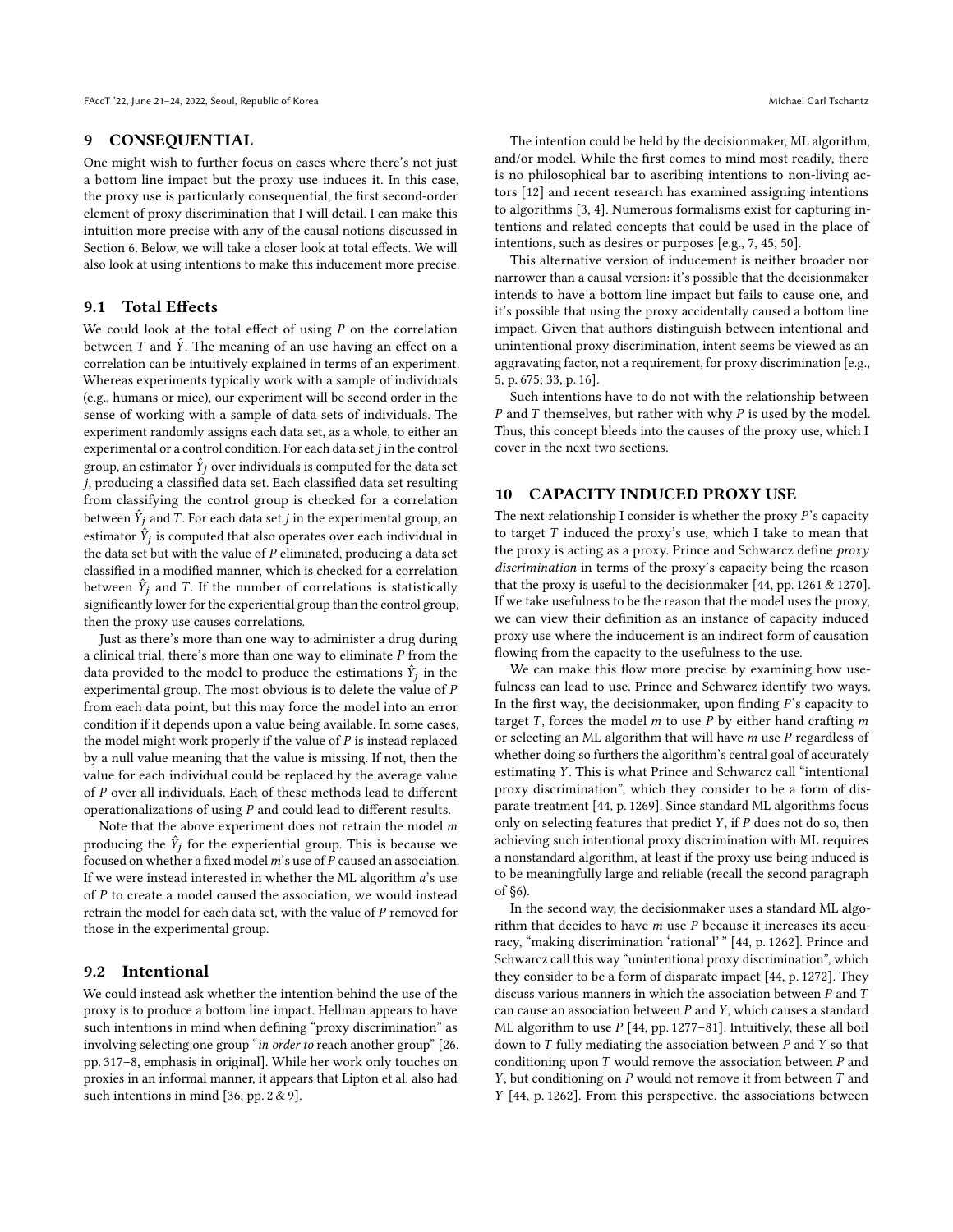P and T and between T and Y are more fundamental than that have paral T which can be taken to mean that the first two between  $P$  and  $T$ , which can be taken to mean that the first two induce the third. This provides an observational test for cancelly induce the third. This provides an observational test for capacity induced use.

A more experimental approach comes to mind if one wishes to use a more causal form of inducement. An auditor could provide the ML algorithm with various data sets, some where  $P$  has a capacity to proxy T and some lacking this capacity. If the models produced from data with the capacity uses  $P$  and those produced without it do not, then, intuitively, the capacity causes the use. Recall that standard ML algorithms will check whether  $P$  is associated with Y, meaning that the experiment's results will largely depend upon whether breaking the association between  $P$  and  $T$  also breaks it between  $P$  and  $Y$ . We would expect this to happen if we are in a setting where  $T$  mediates the association between  $P$  and  $Y$ , showing a link between this experimental test and the observational tests discussed above.

A shortcoming of this approach is that it fails to check for whether the decisionmaker selected the algorithm to exploit the capacity, making it more appropriate for testing for unintentional proxy discrimination than intentional proxy discrimination. Another challenge is that how the capacity is removed can determine whether or not such an experiment will find causation, but there is no obvious canonical way to eliminate a capacity to proxy from data sets. In fact, as discussed in Section [5.1,](#page-3-1) there's many different ways of measuring the capacity even when limiting ourselves to correlation-like capacities. Further work is needed to make this second-order notion of causation precise, providing a mathematical definition of when a proxy's capacity causes its use.

#### <span id="page-8-0"></span>11 PROXY SUBSTITUTING FOR TARGET

I say that a proxy is substituting for the target if the model's lack of using the target  $T$  induces it to use the proxy  $P$ . An obvious reason for such substitution is that the model wants to use  $T$  and upon being denied access to it uses  $P$  due its correlation with  $T$ , that is, capacity induced use. In such cases, substitution and capacity induced use work hand in hand as the lack of using  $T$  and its correlation with  $P$  jointly cause  $P$ 's use. One approach to understanding such substitution is the study of omitted variable bias, covered in more detail below.

It's also possible to have substitution without capacity inducement and capacity inducement without substitution, as shown in the examples of Section [2.](#page-0-0) Indeed, ML algorithms can react arbitrarily to the presence or absence of the target  $T$ . We can study such reactions using second-order experiments similar to those discussed in Section [6.2,](#page-6-3) but where we look for whether a lack of use causes a different use, instead of whether a use causes a correlation. I leave making this mathematically precise to future work.

#### 11.1 Omitted Variable Bias

Going back to at least an FTC report [\[18,](#page-10-36) p. 61], a series of papers has viewed proxies in terms of omitted variable bias [\[18,](#page-10-36) [37,](#page-10-37) [43\]](#page-10-10). The basic idea is that if  $T$  is associated with  $Y$  but not in the set of features  $\vec{X}$ , then the ML algorithm might construct a proxy P of T for the model to use to recreate the usefulness of  $T$  in predicting  $Y$ . Under this view, to measure the degree to which  $P$  proxies for  $T$ , an

auditor compares how models constructed by the algorithm with and without access to  $T$  differ in their use of  $P$ . For each model, the auditor computes some measure of how much the model uses P. For example, Morris et al. used the size of P's coefficients in the model  $m_{w/T}$  with access to T and in the model  $m_{w/oT}$  without access to  $T$  [\[37\]](#page-10-37). Then, the auditor checks whether these usage measures are close in value. If so, then not letting the algorithm use  $T$  in the model  $m_{w/o T}$  has little effect on the model's usage of P, and the model  $m_{w/o T}$  uses P for reasons other than proxying for T. If the usage of P deceases from the model  $m_{w/o T}$  without T to the model  $m_{w/T}$  with T, then the algorithm has shown a preference for models to use  $T$  over  $P$ , letting the auditor conclude that the use *P* is proxy for *T* in  $m_{w/o T}$ .

This notion of proxy has some limitations. The notion assumes that the algorithm will switch to using  $T$  and away from using  $P$ only when  $T$  is more closely related than  $P$  is to the true class labels Y. This assumption is reasonable since the feature with the tighter connection to Y will typically be strictly more useful for predicting it. However, the assumption can be violated either by ML algorithms that attempt to use multiple features simultaneously or when  $T$  and P are equally accurate for Y. For example, if  $Y := X_1 := X_2$ , then, despite  $X_1$  being closer to Y in the chain of causation,  $X_1$  and  $X_2$ are equally useful for predicting Y. Such multicollinearity can cause ridge regression to assign the coefficient of 0.5 to both  $X_1$  and  $X_2$ when offered both features and no others. When run on just one of them, the regression will assign the coefficient of 1 to it. Thus, depending upon whether the auditor starts with  $X_1$  and checks whether it is a proxy for  $X_2$  or the other way around, the auditor will either find that  $X_1$  is a proxy for  $X_2$  or that  $X_2$  is a proxy for  $X_1$ . Domain knowledge is required to decide which is the case. Worse, under lasso regression the coefficients will be highly unstable with the regression possibly assigning a coefficient of 0 to either of them when offered both.

## <span id="page-8-1"></span>12 WHEN AND WHY IS PROXY DISCRIMINATION WRONG OR ILLEGAL?

There is general agreement that the intentional use of proxies to harm protected groups out of animus is wrong, and often illegal [e.g., [2,](#page-9-15) p. 456]. The difficult case is unintentionally, or even unknowingly, using a proxy to achieve some acceptable ends.

The natural starting point for such proxy use is disparate impact, a form of illegal employment discrimination where a business practice adversely affects a protected group to a disproportionate degree. It is legal if the practice is a *business necessity*, a concept that has become watered down to include almost anything that furthers a business's goals [e.g., [23\]](#page-10-38). Some authors consider proxy discrimination to be a particularly concerning form of disparate impact [e.g., [5,](#page-9-1) [44\]](#page-10-6). Using machine learnt models, which often use proxies, appears to be such a business necessity, allowing those using proxies to largely avoid liability under disparate impact [\[5,](#page-9-1) p. 709; [32,](#page-10-7) p. 866; [44,](#page-10-6) p. 1305]. Westreich and Grimmelmann would not let employers off so easily and suggest that the burden of showing a business necessity should require that the employer can explain why its model is not merely using some factors as a proxy for race [\[53\]](#page-10-39). If they fail, then they should be assumed to be effectively using a protected attribute, which is illegal, they argue.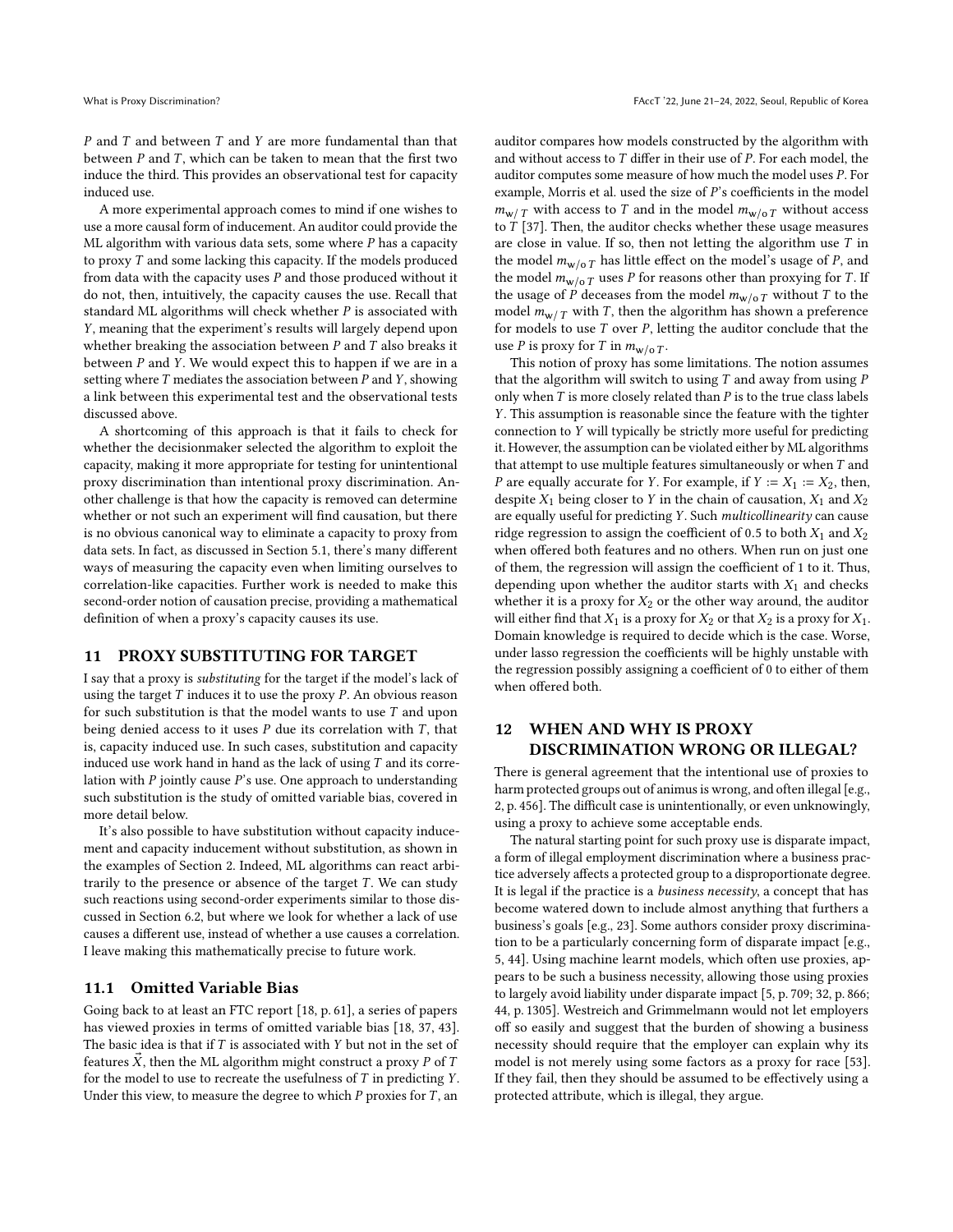Authors present numerous other arguments for why such proxy discriminatory is, is not, or might be wrong. Both Prince and Schwarcz [\[44,](#page-10-6) p. 1283] and Feldman et al. [\[19,](#page-10-8) p. 6] point out that proxy discrimination can lead to the exact same outcomes as an anti-discrimination provision was intended to prevent, which suggests a focus on the bottom line impact and whether the proxy use was consequential. These arguments seem to view proxy discrimination as an example of why disparate impact must be reformed, rather than as a form of discrimination that warrants separate attention. With more focus on process than outcomes, Westreich & Grimmelmann [\[53,](#page-10-39) p. 176] and Morris et al. [\[37,](#page-10-37) p. 7, fn. 7] say that employers should not be allowed to do indirectly what is prohibited to do directly and view proxy use as indirectly using a prohibited attribute, which suggests more focus on whether the proxy's capacity induced the use.

Alexander and Cole see a subtle difference in the moral consequences of proxy discrimination, making it not merely achieving indirectly what cannot be done directly [\[2\]](#page-9-15). They believe that "rational" discrimination is illegal to catch the irrational sort and to prevent the reinforcement of negative attitudes that come from the "overt use" of a sensitive attribute [\[2,](#page-9-15) p. 457, emphasis in original]. They point out that proxy discrimination is often rational (e.g., the unintentional sort; see [§10\)](#page-7-1) and too covert to reinforce negative attitudes. While they emphasize that such covert proxy discrimination is unstable – it's only a matter of time before someone realizes what has happened – they hesitate to condemn it while it exists [\[2,](#page-9-15) p. 462]. Furthermore, they leave open the possibility that such proxy use might remain acceptable after its discovery [\[2,](#page-9-15) p. 463]. (Cf. Westreich and Grimmelmann who may object that this discourages employers from understanding their models [\[53,](#page-10-39) p. 176].) Alexander and Cole's views suggest that auditors should focus on finding what Prince and Schwarcz called "intentional proxy discrimination" ([§10\)](#page-7-1).

#### <span id="page-9-2"></span>13 CONCLUSION

I find proxy discrimination to be characterized by numerous relationships between variables and between relationships, without any subset of them being clearly necessary and sufficient ([§2\)](#page-0-0). My examination of normative justifications for concern over proxy discrimination yields varying suggestions for which relationships to focus on ([§12\)](#page-8-1). Furthermore, each of these relationships can be made precise in numerous manners (§[§5–](#page-3-0)[11,](#page-8-0) esp. [§5\)](#page-3-0), with no clearly canonical ones.

In general, I believe it becomes increasingly justified to invoke proxy discrimination as the importance and sensitivity of the attributes Y,  $\hat{Y}$ , and T increases, as the number of elemental relationships shown (Tbl. [1\)](#page-2-1) that hold increases, and as the senses in which these relationships hold become stronger. However, I do not find any firm cutoffs and am not in the position to impose them. Since many of these requirements will often unintentionally be met, at least weakly, it may be difficult to avoid using features that are not at least weakly proxies.

While there may be some uses for detecting or suppressing well-crafted subsets of the most concerning forms of proxy discrimination, as they will also be particularly concerning cases of impact disparity, research attempting to precisely define, catch, and

eliminate proxy discrimination per se might be misusing the concept. Such research will have to either adopt an artificially narrow conception of proxy discrimination, which would be better called something else, or disallow almost all classification. I don't believe this to be a flaw with the concept of proxy discrimination since it largely arose as a lament about how unavoidable impact disparities are under ML. Proxy discrimination remains a useful term for invoking a cluster of concerns, perhaps an essentially contested one, even if it's not useful, on its own, for categorizing features or models as those to be prohibited.

#### ACKNOWLEDGMENTS

I thank Anupam Datta, Piotr Mardziel, and Shayak Sen for discussions about their work. I thank Margarita Boyarskaya, Solon Barocas, and Hanna Wallach for sharing their ongoing work with me. I gratefully acknowledge funding support from the National Science Foundation (Grant 1704985) and the Defense Advanced Research Projects Agency (Grant FA8750-15-2-0277). The views and conclusions contained herein are those of the author and should not be interpreted as necessarily representing the official policies or endorsements, either expressed or implied, of the Defense Advanced Research Projects Agency (DARPA), the Air Force Research Laboratory, NSF, or the U.S. Government.

#### REFERENCES

- <span id="page-9-7"></span>[1] Larry Alexander. 1992. What Makes Wrongful Discrimination Wrong Biases, Preferences, Stereotypes, and Proxies. University of Pennsylvania Law Review 141, 1 (1992), 149.
- <span id="page-9-15"></span>[2] Larry Alexander and Kevin Cole. 1997. Discrimination by Proxy. Constitutional Commentary 14, 602 (1997), 453–463.
- <span id="page-9-12"></span>[3] Hal Ashton. 2020. Definitions of Intent for AI Derived from Common Law. In 14th International Workshop on Juris-informatics (JURISIN 2020). Available as EasyChair Preprint no. 4422.
- <span id="page-9-13"></span>[4] Hal Ashton. 2021. Definitions of Intent Suitable for Algorithms. ArXiv 2106.04235 (2021).<https://doi.org/10.48550/ARXIV.2106.04235>
- <span id="page-9-1"></span>[5] Solon Barocas and Andrew Selbst. 2016. Big Data's Disparate Impact. California Law Review 104 (2016), 671.
- <span id="page-9-3"></span>[6] Margarita Boyarskaya, Solon Barocas, and Hanna Wallach. 2022. What Is a Proxy and Why Is It a Problem? Unpublished manuscript shared with the author. For descriptions of preliminary versions see [https://](https://sites.google.com/view/icml-law-and-ml-2020/abstract-m-boyarskaya) [sites.google.com/view/icml-law-and-ml-2020/abstract-m-boyarskaya,](https://sites.google.com/view/icml-law-and-ml-2020/abstract-m-boyarskaya) [https://](https://facctconference.org/2022/acceptedtuts.html#proxy) [facctconference.org/2022/acceptedtuts.html#proxy,](https://facctconference.org/2022/acceptedtuts.html#proxy) and [https://www.youtube.](https://www.youtube.com/watch?v=bJBpzV-GTWQ) [com/watch?v=bJBpzV-GTWQ.](https://www.youtube.com/watch?v=bJBpzV-GTWQ)
- <span id="page-9-14"></span>[7] Michael E. Bratman. 1987. Intention, Plans, and Practical Reason. Harvard University Press.
- <span id="page-9-10"></span>[8] William Joseph Brennan Jr. 1982. Connecticut v. Teal. Opinion of the United States Supreme Court, 457 U.S. 440.
- <span id="page-9-8"></span>[9] A. Datta, M. Fredrikson, G. Ko, P. Mardziel, and S. Sen. 2007. Use Privacy in Data-Driven Systems. In Proceedings of 24th ACM Conference on Computer and Communications Security, October 2017.
- <span id="page-9-4"></span>[10] Anupam Datta, Matt Fredrikson, Gihyuk Ko, Piotr Mardziel, and Shayak Sen. 2017. Proxy Non-Discrimination in Data-Driven Systems. ArXiv 1707.08120 (2017).<https://doi.org/10.48550/ARXIV.1707.08120>
- <span id="page-9-9"></span>[11] Anupam Datta, Shayak Sen, and Yair Zick. 2016. Algorithmic Transparency via Quantitative Input Influence: Theory and Experiments with Learning Systems. In IEEE Symposium on Security and Privacy (SP). 598–617. [https://doi.org/10.](https://doi.org/10.1109/SP.2016.42) [1109/SP.2016.42](https://doi.org/10.1109/SP.2016.42)
- <span id="page-9-11"></span>[12] Daniel C. Dennett. 1987. The Intentional Stance. MIT Press/A Bradford Book.
- <span id="page-9-0"></span>[13] Cynthia Dwork, Moritz Hardt, Toniann Pitassi, Omer Reingold, and Richard Zemel. 2012. Fairness Through Awareness. In Proceedings of the 3rd Innovations in Theoretical Computer Science Conference (Cambridge, Massachusetts). ACM, 214–226.<https://doi.org/10.1145/2090236.2090255>
- <span id="page-9-5"></span>[14] Cynthia Dwork and Christina Ilvento. 2018. Fairness Under Composition. In 5th Workshop on Fairness, Accountability, and Transparency in Machine Learning (FAT/ML).<https://doi.org/10.4230/LIPICS.ITCS.2019.33>
- <span id="page-9-6"></span>[15] Cynthia Dwork and Christina Ilvento. 2018. Fairness Under Composition. ArXiv 1806.06122 (2018).<https://doi.org/10.48550/arXiv.1806.06122>